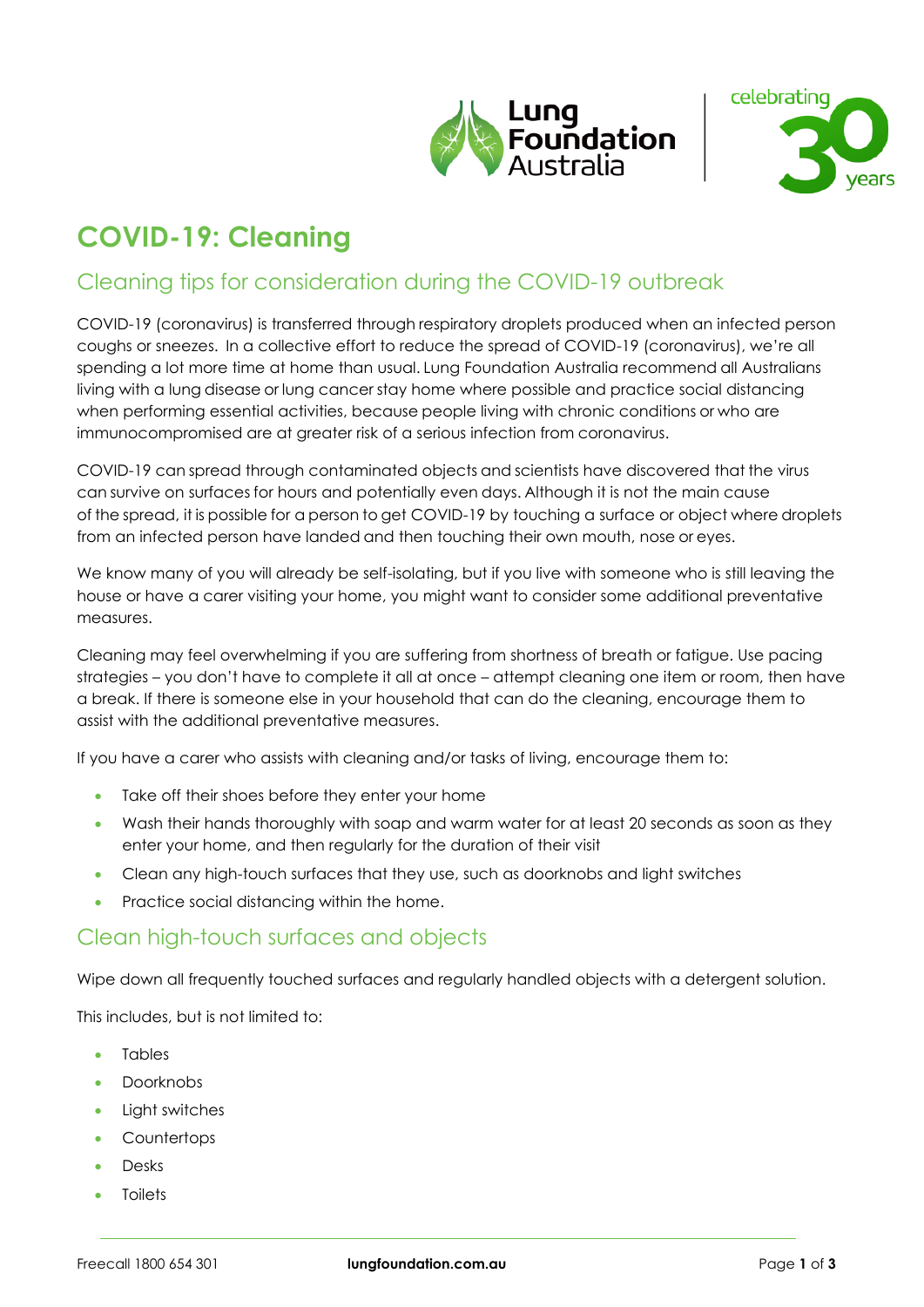- Faucets
- **Sinks**
- Keys

Consider using an antibacterial wipe to clean electronics, such as telephones and mobiles, TV remotes, keyboards and tablets, but always follow manufacturer's instructions to avoid any damage.

## Practice good hand hygiene, even at home

We've heard it many times but washing your hands regularly and thoroughly with soap and warm water for at least 20 seconds throughout the day is one of our best lines of defence. Infection may occur if you touch a contaminated surface and then touch your mouth, nose or eyes. Remember, this is especially important if you've been out of the house.

#### Take your shoes off before you enter the home

It's no surprise that shoes are a breeding ground for germs. Removing shoes before entering the home or having designated indoor and outdoor shoes is a good precaution to take, especially for families with children who may be playing on the floor.

#### Designate an area for keys, wallets and phones

Decide on a designated space in your home for frequently used items that leave the house such as keys, wallets, phones and sunglasses. It's a good idea to choose one area to store them in and ensure you wash your hands after touching them.  

## Take care when touching items brought in from outside

During this time, don't assume everyone is following best-practice hygiene measures. If you are unpacking groceries, avoid touching your face and wash your hands immediately afterwards.

#### Clean your mobile phone

If you're like most people, you probably touch your phone often and at times hold it up to your face while on calls.

Here are some tips for keeping your phone clean:

- Clean your phone regularly with antibacterial wipes
- Avoid letting others touch your phone; if they do, make sure they wash their hands before and afterwards

To avoid damage to your device, consult the manufacturer's website for any specific instructions that they might have. You may find they have provided specific instructions for cleaning your device during the pandemic, such as Apple.  

## What products to use?

There is a lot of information available about which products you should be using to clean your home. Cleaning and disinfecting are advised to help limit the spread of the virus and most everyday cleaning products will be suitable for thorough cleaning, but to kill the virus, a disinfectant is needed.  

Cleaning products can irritate sensitive airways. If you are the person living with a lung condition and doing the cleaning, ensure the house is well ventilated by opening windows and turning on any fans.